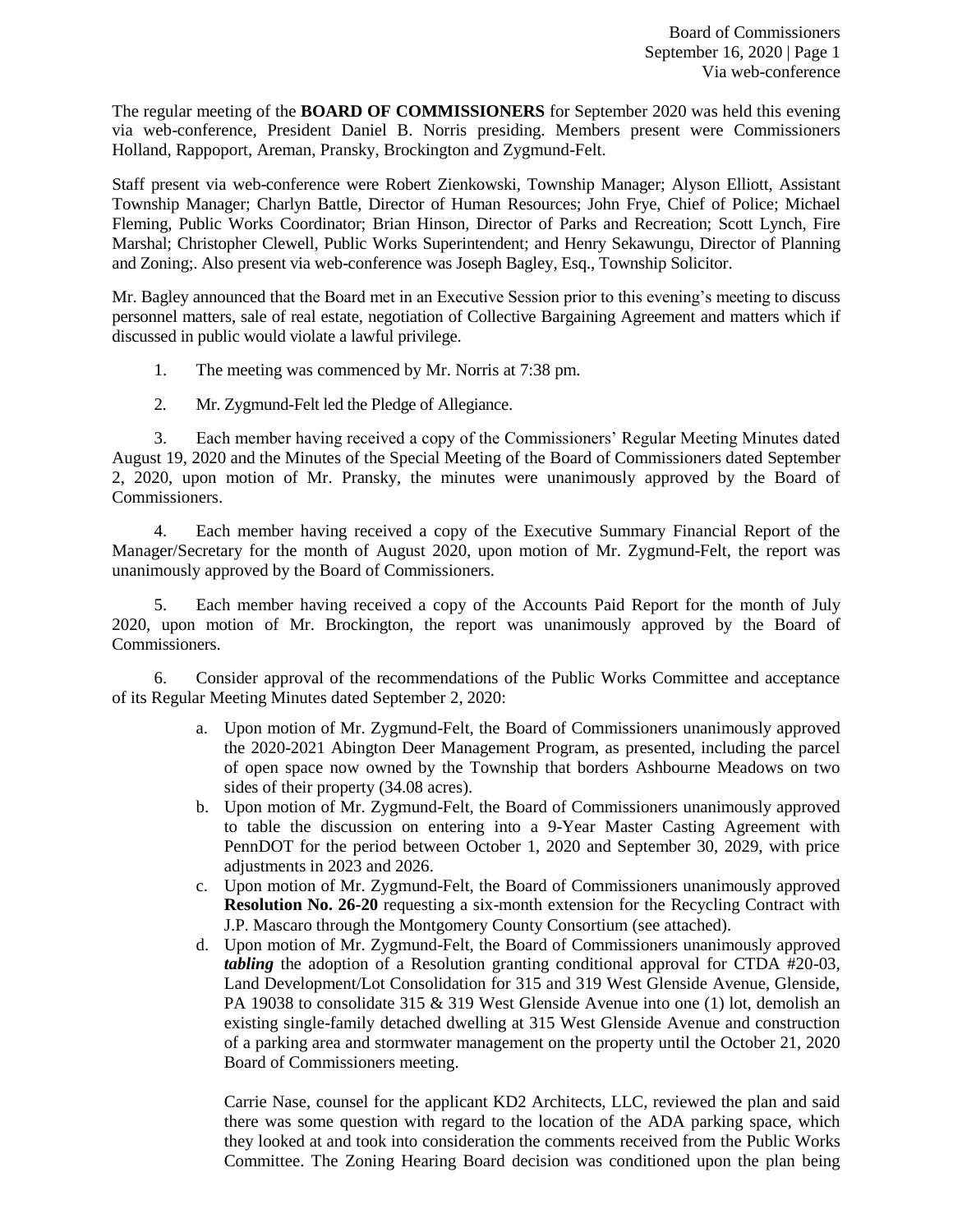developed in strict conformance with that plan that was presented to the Zoning Hearing Board, which laid out the parking space in the location shown on the preliminary final plans presented tonight. There were also comments about the size of the stormwater conveyance pipe and the size of the buffer, for which the applicant is requesting a waiver. They believe that they are providing the amount of landscaping that would otherwise be required; it's just the width of the buffer area that is being reduced.

Mr. Bagley mentioned that one of the conditions outlined in the approval resolution is a modification to the layout of the passenger unloading space for the ADA parking space to be located on the site at the direction of the Township Engineer, without violating the zoning decision. Secondly it includes language about the stormwater conveyance pipes being sized to utilize the maximum storage volume in the proposed seepage basin, to reduce the stormwater runoff from the property in conformance with the SALDO. Mr. Bagley read an email from the Township Engineer stating that he checked the ADA specs and it states that the hatched portion of the ADA parking space should be to the right of the parking area, as most handicap access is to the right of the vehicle. Ms. Nase mentioned that they took a look at possibly putting the striping on the right side, but it creates challenges with regard to access into the building, as well as the grading. Mr. Bagley asked if they want to consider continuing this to October so that the Developer's Engineer and the Township Engineer can work out these issues and clean up the Resolution for October. Mr. Bagley asked that if the applicant agrees to an extension if the approval deadline is nearing. The applicant agreed to this request.

e. Upon motion of Mr. Zygmund-Felt, the Board of Commissioner with a 6-1 vote approved the adoption of a **Resolution No. 27-20** authorizing Township staff to execute and submit an "Application for Traffic Signal Approval" (PennDOT Form TE-160) to facilitate improvements at the intersection of Easton Road and Waverly Road for the Wawa Land Development (Ayes: Norris, Brockington, Holland, Zygmund-Felt, Areman, Pransky; Nays: Rappoport) (see attached).

Mr. Norris reiterated that these items were discussed in great detail at the September 2, 2020 Public Works Committee meeting.

Mr. Areman stated that he does not object to this Resolution. He also asked that the minutes be amended to reflect that under item 5, New Business, he also thanked Mr. Sekawungu for participating in the Montgomery County Planning Commission's Montco Pikes Project meeting.

Upon motion of Mr. Zygmund-Felt, the Board of Commissioners unanimously accepted the Public Works Committee Meeting Minutes of September 2, 2020, *contingent upon making the requested change under item 5, New Business.*

7. Consider approval of the recommendations of the Building and Zoning Committee and acceptance of its Regular Meeting Minutes dated September 2, 2020.

> a. Upon motion of Mr. Pransky, the Board of Commissioner unanimously authorized advertisement of a public hearing to be held during the regularly-scheduled meeting of the Board of Commissioners on November 18, 2020, to consider any and all public comment and consider adoption of an Ordinance amending Chapter 260, entitled, Subdivision and Land Development, to allow for new definitions of Arborist, Mature and Street Trees, and Revisions to the Preserve and Replacement of Trees.

Upon motion of Mr. Pransky, the Board of Commissioners unanimously accepted the Building and Zoning Regular Meeting Minutes of September 2, 2020.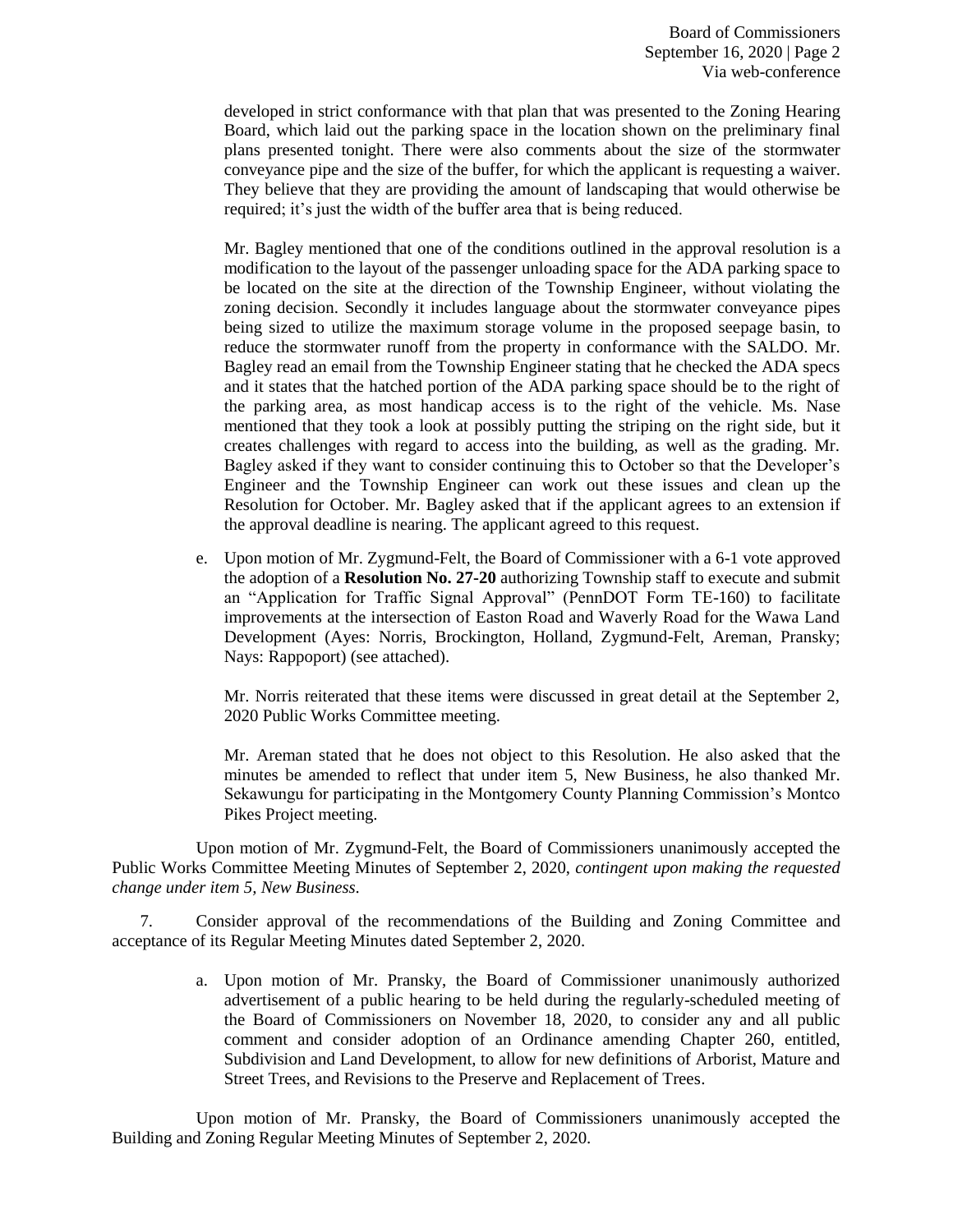8. Consider approval of the recommendations of the Public Safety Committee and acceptance of its Regular Meeting Minutes dated September 9, 2020.

> a. Upon motion of Mr. Brockington, the Board of Commissioners with a 0-7 vote, voted not to adopt an Ordinance amending Chapter 285, Vehicles and Traffic, Section 285-43, Street and Parking Regulations, of the Cheltenham Township Code to extend the truck prohibition on Chelten Hills Drive from Heacock Lane to Old York Road to Church Road to Old York Road (Nays; Brockington, Holland, Norris, Pransky, Rappoport, Areman, Zygmund-Felt).

The Commissioners took a few minutes to express their reasons for not allowing the Ordinance to be passed:

Mr. Pransky expressed concerns about taking traffic that has been disturbing one residential street and running it down another one. Mr. Pransky is against this Ordinance, but is in favor of establishing a group to look at the overall problem with the truck traffic and ensuring that it stays on arterial roads like Washington Lane or Old York Road, and not on residential streets.

Ms. Rappoport suggested the Police Department come back to the Board with a proposal to effectively place weight and or axel limitations on narrow Township streets. Mr. Brockington suggested bringing this to the Traffic Calming Committee. Ms. Rappoport thinks this would delay a resolution, which is a Township-wide issue and takes the time and energy away from the volunteers, who are there to negotiate and deal with traffic issues in neighborhoods.

Mr. Norris concurred with Mr. Pransky and Ms. Rappoport's comments and stated that this Ordinance should not be adopted.

Mr. Areman recognized that this issue stems from a concern raised by a few citizens and wants to commend staff for being responsive when they were handed a concern/issue and they did what they thought would be a reasonable solution. However, it misses the mark a little bit, but that is not a testament to the hard work that was put into it and the responsiveness of staff. Mr. Areman thanked Chief Frye and his staff and others involved in addressing this issue. He also agrees with Ms. Rappoport's suggestion that this issue be addressed holistically. Mr. Areman also pointed out on the agenda, it uses the term "extend the truck prohibition", but in this particular case, it's a "reduction". We need to be careful in how we present this going forward. Mr. Areman opposes this proposed Ordinance.

Mr. Holland stated the Township should focus not just on the rules, regulations and restrictions, but the enforcement of those rules, regulations and restrictions.

b. Upon motion of Mr. Brockington, the Board of Commissioners unanimously approved tabling the approval of Policy Directive No. 79 regarding Body-Worn Cameras on Cheltenham Township Police Officers, conditioned upon review by the Township Solicitor, Labor Attorney and Cheltenham Township Police Association Attorney.

Mr. Areman clarified that the minutes under Old Business reflect that the construction occurring at Limekiln Pike and Mount Carmel Avenue is single-lane traffic and it is going in both directions over that bridge. They are utilizing the shoulder and driving lane for traffic in both directions.

Upon motion of Mr. Brockington, the Board of Commissioners unanimously accepted the Public Safety Regular Meeting Minutes dated September 9, 2020.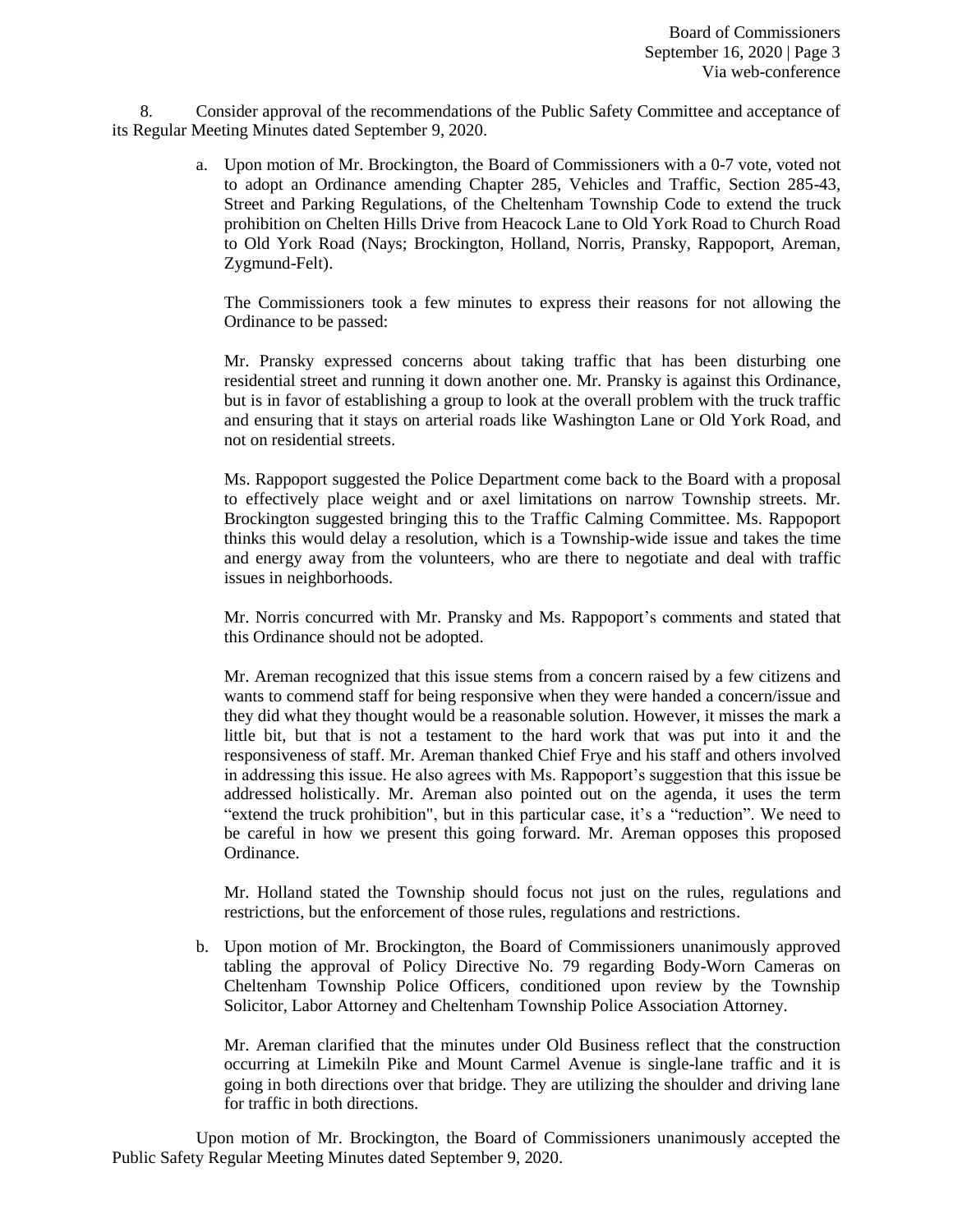9. Consider approval of the recommendations of the Public Affairs Committee and acceptance of its Regular Meeting Minutes dated September 9, 2020.

- a. Upon motion of Ms. Rappoport, the Board of Commissioners unanimously authorized the presentation of a Resolution to Dorothy (Dot) Sutton honoring her upon the occasion of her retirement after more than 32 years of dedicated service to the Cheltenham Township Library System at a future Board of Commissioners meeting.
- b. Upon motion of Ms. Rappoport, the Board of Commissioners unanimously approved the termination of the contract with Terry Fedorchak as Interim Manager and Secretary with the Board's thanks as of September 7, 2020.
- c. Upon motion of Ms. Rappoport, the Board of Commissioner unanimously authorized the presentation of a Community Service Award recognizing the Korean-America Association of Greater Philadelphia for its donation of 2,000 masks and for hosting a Census event at More Shopping Center on September 15, 2020 from noon to 3 p.m.
- d. Upon motion of Ms. Rappoport, the Board of Commissioners unanimously approved to place the Substance Abuse and Mental Health Resource List on the Township website.

Ms. Rappoport thanked Ms. Elliott for pointing out that some of this list was posted previously on the website and thanked her for updating the list and moving it so it was easier for people to find.

Ms. Rappoport also mentioned that the September 9, 2020 Public Affairs minutes were amended to correct the County's phone numbers. The revised minutes were reposted to the Township website.

Upon motion of Ms. Rappoport, the Board of Commissioners unanimously accepted the Public Affairs Committee Regular Meeting Minutes of September 9, 2020.

10. Consider approval of the recommendations of the Finance Committee and acceptance of its Regular Meeting Minutes dated September 9, 2020.

> Mr. Holland mentioned that the Board received an update from the Tax Collector and Director of Fiscal Affairs in reference to projections and information received from Berkheimer in regards to the revenue decrease from COVID-19. It looks like the impact is not going to be as severe as anticipated. This is a very fluid situation and it's a moving target, but as it stands today, there may be a reprieve from a significant reduction in revenue in 2020.

a. Upon motion of Mr. Holland, the Board of Commissioners with a 5-2 vote authorized moving the October 6, 2020 and October 28, 2020 Budget Workshop meetings to Curtis Hall to permit those attending in person to better distance themselves in accordance with recommended practices and authorize advertisement thereof (Ayes: Norris, Rappoport, Zygmund-Felt, Holland, Areman; Nays: Pransky, Brockington).

Mr. Norris thanked the Finance Committee and numerous staff members who have been putting in a lot of extra time and effort into the budget process.

Mr. Pransky is not in favor of an in-person budget meeting, due to the onset of flu season and the COVID-19 pandemic.

Mr. Zygmund-Felt reminded everyone that the October  $6<sup>th</sup>$  Budget Workshop begins at 8:00 a.m. and the October  $28^{th}$  Budget Workshop begins at 4:00 p.m.

Upon motion of Mr. Holland, the Board of Commissioners unanimously accepted the Finance Committee Regular Meeting Minutes of September 9, 2020.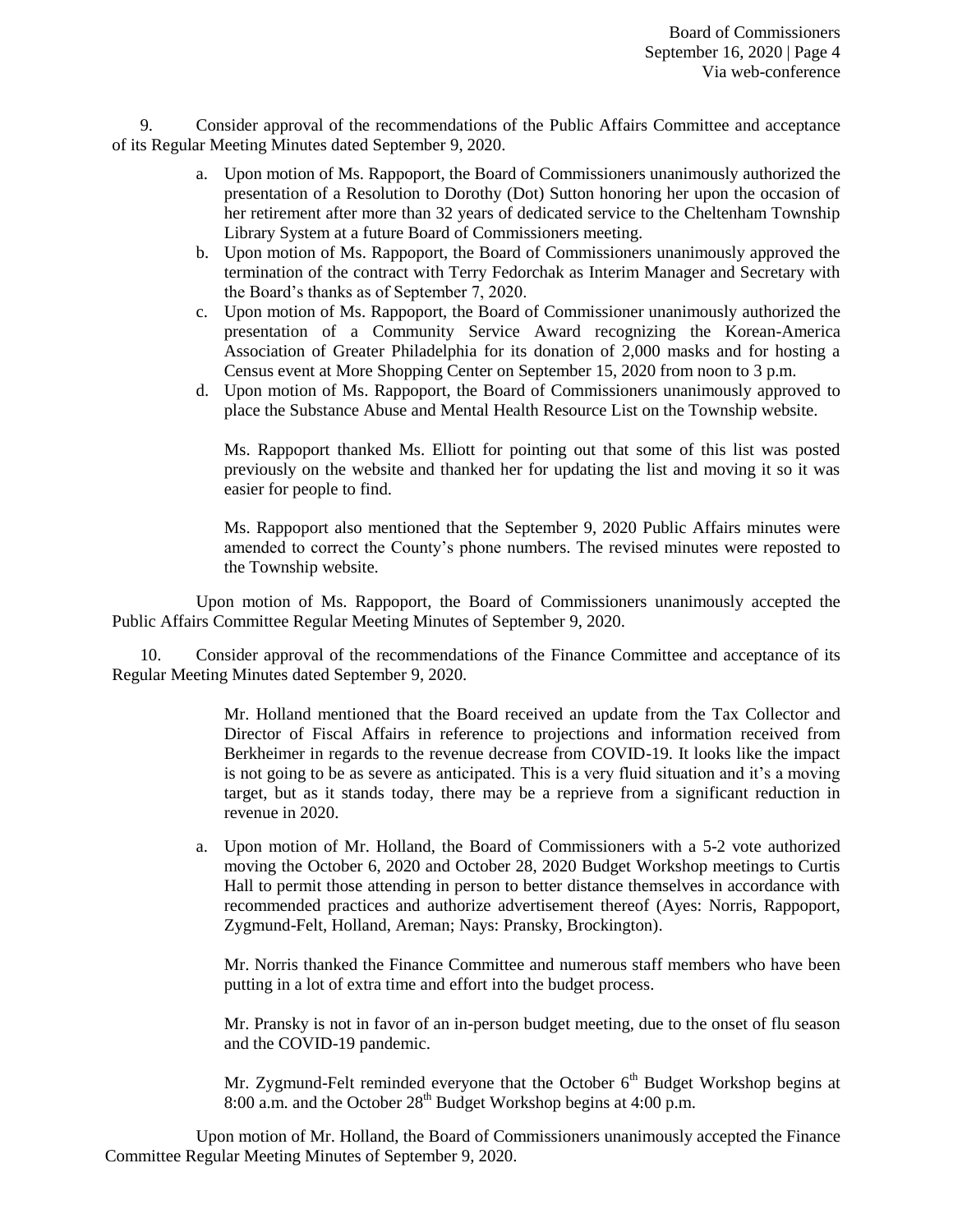## 11. Old Business:

a. Mr. Bagley asked for conditional approval of the most recent version of the Easement Agreement, Tree Protection Agreement and Escrow Agreement with Texas Eastern pertaining to two parcels along Tookany Creek Parkway near Jenkintown Creek Bridge, contingent upon the parties mutually agreeing to the amount of consideration and language regarding cathodic protection as negotiated by Mr. Zienkowski and Mr. Bagley and as reported back by them to the Board of Commissioners.

Upon motion of Mr. Norris, the Board of Commissioner with a 6-0-1 vote approved the motion stated above (Ayes: Norris, Brockington, Holland, Pransky, Zygmund-Felt, Areman; Abstained: Rappoport).

b. Ms. Rappoport asked the Board to direct staff report back to the Board about possible weight and axle restrictions on Township residential streets in a timely manner. Mr. Zygmund-Felt asked that the enforceability and monitoring of the issues be addressed before moving forward. Ms. Rappoport suggested "No Trucks" signs, which are routinely followed. Mr. Pransky stated that the Township does not have a way to monitor weight and axle size. Mr. Norris suggested having Mr. Zienkowski direct this to the Township Solicitor, the Police Department or contacts at PennDOT. Mr. Zienkowski stated that this matter will go to the Police Department and he is confident that they will be able to turn this around and provide exactly what the Township is looking for. Ms. Rappoport asked about the status of the PennDOT truck study that the Board requested. Mr. Brockington said the only thing he recalled was PennDOT agreeing to lower the speed limit on Greenwood Avenue, which has been done.

Upon motion of Mr. Norris, it was a consensus of the Board to give this administrative direction to the Township Manager.

- 12. New Business:
	- a. Mr. Brockington mentioned that Abington Township has a Program called "Take Me Home" and asked Chief Frye if he could look into the Program. Chief Frye said they are familiar with the program and will take a more in depth look at it.
	- b. Upon motion of Mr. Norris, the Board of Commissioners unanimously approved appointments to the following Citizens' Advisory Committees:

## **Traffic Calming Committee**

Christopher Kelly (Ward 5) Kia Baker (Ward 7) Rebecca Kelly (Alternate Ward 5) Stephen Koniers (Alternate Ward 6)

c. Upon motion of Mr. Norris, the Board of Commissioners unanimously approved the revised Cheltenham Township Coronavirus Employee Policy dated September 9, 2020, contingent upon staff making the requested changes of the Board (see attached).

Mr. Zienkowski stated that this is a very comprehensive plan that was put together by Emergency Management staff and Ms. Elliott; they did a tremendous job. Mr. Brockington asked if the policy addressed an employee going on vacation to a hot spot and what happens when they come back. Ms. Elliott said that this is addressed in the policy. Ms. Rappoport mentioned that she submitted quite a few comments on the policy and wanted to know if her revisions were included in the policy. Ms. Elliott stated that her comments have been included. Ms. Rappoport suggested passing this conditioned upon revising anything that still needs review. Mr. Areman asked are there areas where the policy exceeds what is the floor set by these various laws, or does it mirror what the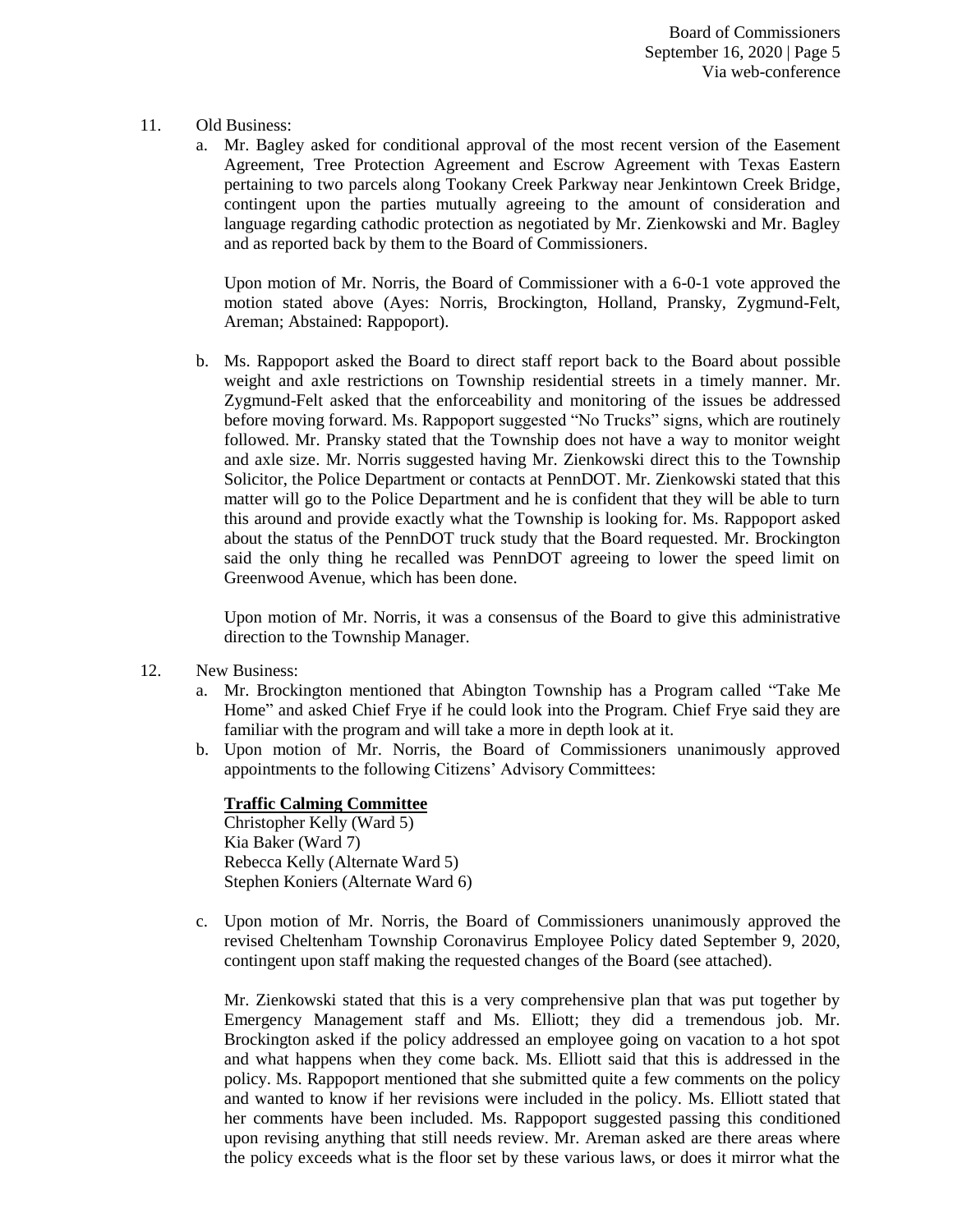law says. Ms. Elliott stated that it mirrors what the law says. Mr. Holland asked about employees that travel internationally and if that is something that can be covered in the policy. Mr. Zienkowski said we can amend the policy to cover international travel.

d. Upon motion of Mr. Norris, the Board of Commissioners with a 6-0-1 vote authorized staff to develop and distribute a Request for Proposals (RFP) to hire Counsel to represent the Township in employee labor matters (Ayes: Norris, Rappoport, Pransky, Holland, Brockington, Zygmund-Felt; Abstained: Areman).

Ms. Rappoport mentioned that she submitted some questions and comments about the RFP and wanted clarification that those changes were made. Mr. Zienkowski clarified that her requested changes to the RFP were incorporated.

Mr. Areman stated that he reviewed the RFP and asked that the Act 195 Interest Arbitrations be removed from the list. He also asked if the Township had a conversation with the Township's current Labor Counsel. Mr. Zienkowski said that he has talked to the Township's current Labor Counsel and let them know that the Township is issuing the RFP and they are welcome to submit a proposal.

e. Upon motion of Mr. Norris, the Board of Commissioners unanimously authorized staff to develop and distribute a Request for Proposals to hire a consultant to serve as the Township Engineer.

Mr. Zienkowski that he is in the process of developing an RFP for an interim Township Engineer from now until the end of the year. Once the draft is complete, it will be sent to the Board for review and once approved, it will be distributed. He said this will provide time for the Township to have further conversations regarding an in-house Engineer versus a contracted Engineer. Mr. Zygmund-Felt asked if the current Township Engineer was aware of the RFP. Mr. Zienkowski said that he had a conversation with the Township Engineer and let him know.

*Robert Hyslop, 211 Harrison Avenue, Glenside, PA,* asked if this means that the Township is considering replacing the consultant group with a single Township Engineer like it had had 10 years ago. Mr. Pransky clarified that the Township is considering replacing what it currently has; the Board has not decided the form of that replacement.

f. Mr. Zienkowski announced that Montgomery County has reached out to Cheltenham Township to see if it can assist with the placement of a ballot drop-off site in preparation for the 2020 general election. It would open the drop-off sites on Monday, September  $28<sup>th</sup>$ and keep them open 7-days/week until Election Day. Each site would be outdoors and would consist of a pop-up tent, table, chairs, and a few county election staff. The hours of operation would vary by day of the week. The County has not yet provided a schedule for the retrieval of ballots from the sites. The County thinks Wall Park would be a good location as it is centrally-located and has good traffic flow. The County is looking for feedback on potential sites and is hopeful that Cheltenham will serve as one of ten sites across the county, allowing residents to avoid large crowds at the polls and any potential Postal Service delays by dropping off their mail-in ballot prior to or on Election Day.

Mr. Pransky and Mr. Norris had no objection to the County utilizing Wall Park for a ballot drop off site.

Mr. Areman asked if this was going to be staffed by County election staff and secured by County election staff. Mr. Zienkowski clarified that it will be staffed by the County.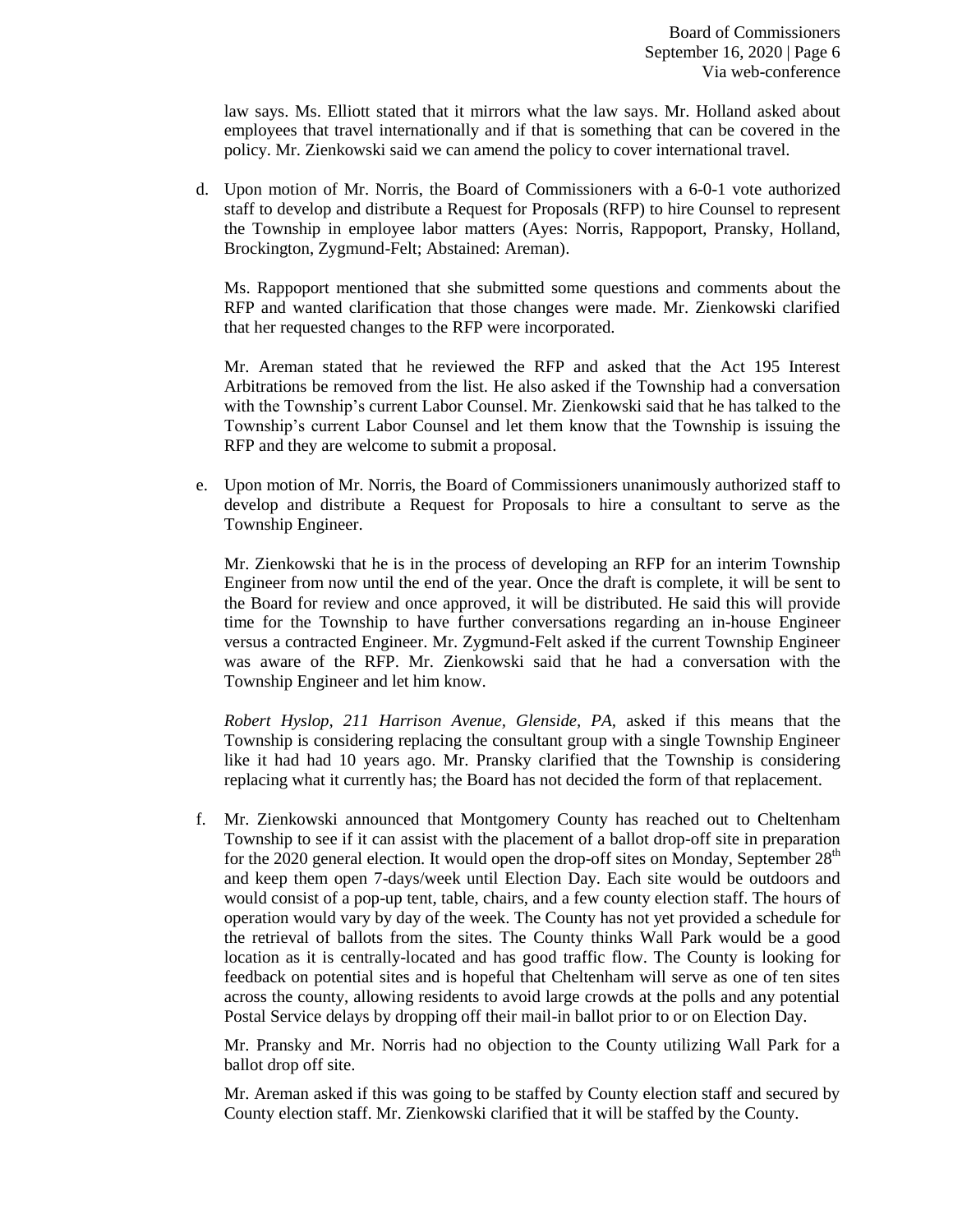Board of Commissioners September 16, 2020 | Page 7 Via web-conference

Upon motion of Mr. Norris, the Board of Commissioners unanimously approved Montgomery County to utilize Wall Park for a ballot drop off location for the 2020 general election.

13. Citizens Forum:

*Edie Cerebi, 300 Maple Avenue, Wyncote, PA,* welcomed Mr. Zienkowski to Cheltenham Township. She also commended the Commissioners and Chief Frye for their responsiveness to the Ordinance discussed earlier in the meeting. Community input is very important and if this Ordinance would have passed, it would not have been good.

*Tom McHugh, 127 Hewett Road, Wyncote, PA,* expressed concern that public comment should be heard before a vote is made, as the comment may be something the Commissioners or community members have not heard before. Mr. McHugh also expressed concerns about truck traffic on residential roads. Lastly, Mr. McHugh mentioned the multi-use trail proposed along Chelten Hills Drive and asked that it be revisited.

*Emily Steinberg, 411 Randall Road, Wyncote, PA,* expressed concern about truck traffic on residential streets. She mentioned that she was happy to hear the discussion around traffic issues and that the Township is trying to find ways to resolve these issues. Lastly, Ms. Steinberg expressed concern about the noise at Curtis Hall during wedding events since the pandemic; it is having an impact on surrounding residents.

*Theresa Camerota, 1112 Church Road, Wyncote, PA,* thanked staff for stepping up the process and addressing the truck traffic issues.

There being no further business, Mr. Norris adjourned the meeting at 9:20 p.m.

 $\sim$  the set of  $\sim$ 

Robert Zienkowski Township Manager

per Ashley Lupino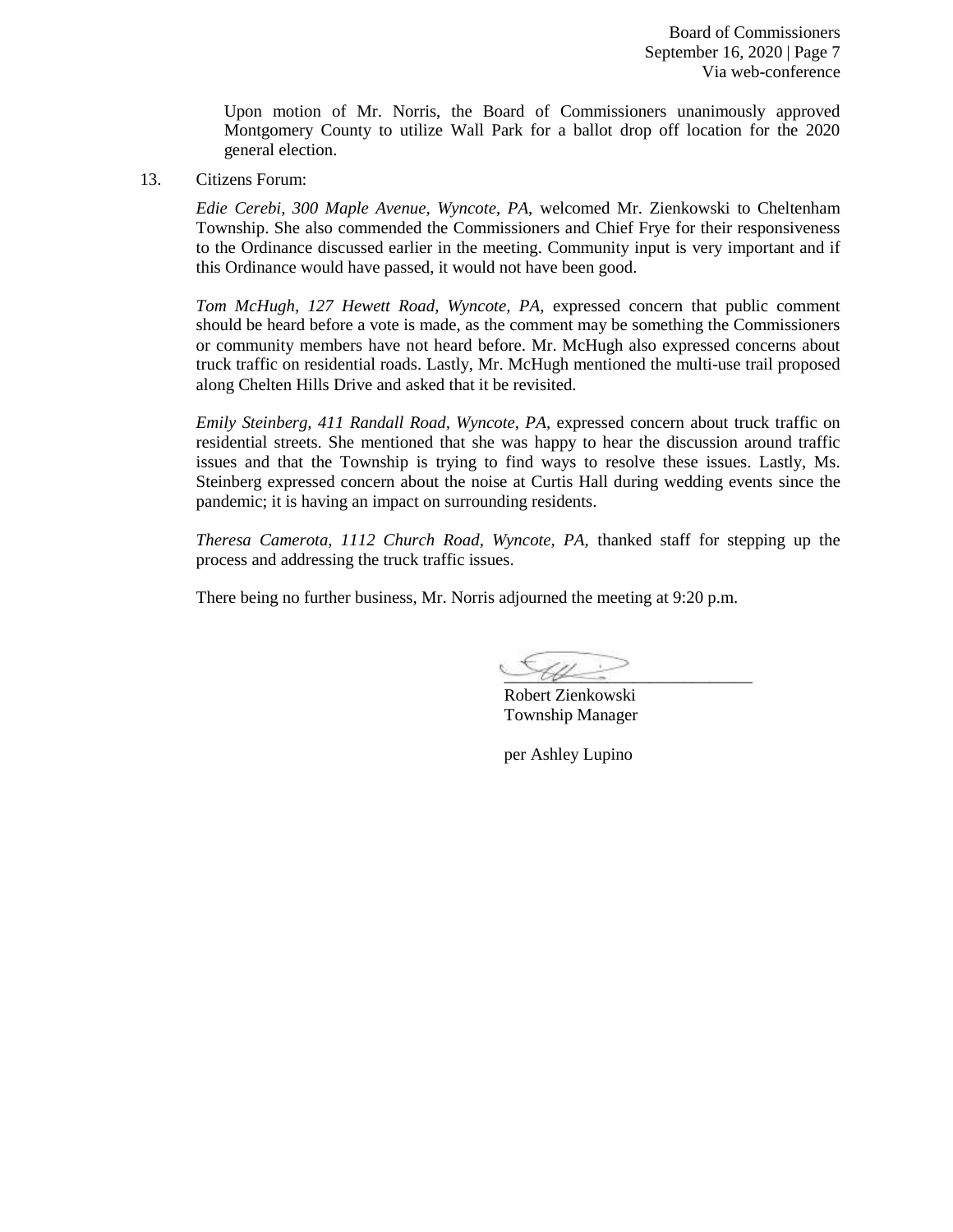## **CHELTENHAM TOWNSHIP BOARD OF COMMISSIONERS**

## **RESOLUTION NO. 26-20**

## **A RESOLUTION OF THE BOARD OF COMMISSIONERS OF CHELTENHAM TOWNSHIP, MONTGOMERY COUNTY, PENNSYLVANIA AUTHORIZING THE EXTENSION OF THE AGREEMENT FOR RECYCLING SERVICES WITH J.P. MASCARO & SONS, DATED OCTOBER 22, 2015, FOR AN ADDITIONAL PERIOD OF SIX MONTHS, WITH CERTAIN PRICE CHANGE RESTRICTIONS FOR CERTAIN SERVICES**

**WHEREAS**, the Township of Cheltenham, Montgomery County, Pennsylvania (the "Township") executed an Agreement for Recycling Services (the "Agreement") with J.P. Mascaro & Sons, dated October 22, 2015, as part of the Montgomery County Consortium for a term of three years, with Township options to renew for up to an additional two years; and

**WHEREAS,** the Township and the Montgomery County Consortium have exercised both renewals options to extend and renew the Agreement, which renewal term is set up to expire on or about November 20, 2020; and

**WHEREAS,** in response to the outbreak of the COVID-19 virus, on March 6, 2020, the Governor's Office of the Commonwealth of Pennsylvania Office issued a Proclamation of Disaster Emergency which authorized "the governing bodies and executive officers of all political subdivisions affected by this emergency to act as necessary to meet the current exigencies as legally authorized under this Proclamation, namely, by the employment of temporary workers, by the rental of equipment, and by entering into such contracts and agreements as may be required to meet the emergency, all without regard to those time-consuming procedures and formalities normally prescribed by law, mandatory constitutional requirements excepted;" and

**WHEREAS,** on June 3, 2020, the Governor issued an Amendment to Proclamation of Disaster Emergency which renewed the March 6, 2020 Proclamation of Disaster Emergency for a period of 90 days; and

**WHEREAS,** Section 7501 of the Emergency Management Services Code (35 PA C.S., Section 7501, as amended) (the "Code") also authorizes local governing bodies to declare a disaster emergency and authorizes political subdivisions to "enter into contracts and incur obligations necessary to disaster emergency management, response and recovery;" and

**WHEREAS,** on March 18, 2020, the Board of Commissioners of the Township of Cheltenham adopted Ordinance No. 2402-20, an Emergency Ordinance Declaring an Emergency pursuant to the Township's Home Rule Charter for 30 days; and

**WHEREAS,** on April 1, 2020, the Board of Commissioners of the Township of Cheltenham adopted Ordinance No. 2403-20 further extending the Disaster Emergency pursuant to the Township's Home Rule Charter until further notice; and

**WHEREAS,** in order to meet and respond to the ongoing public health emergency caused by the COVID-19 pandemic and avoid an interruption in service, the Township must extend the current contract for recycling services beyond its current expiration; and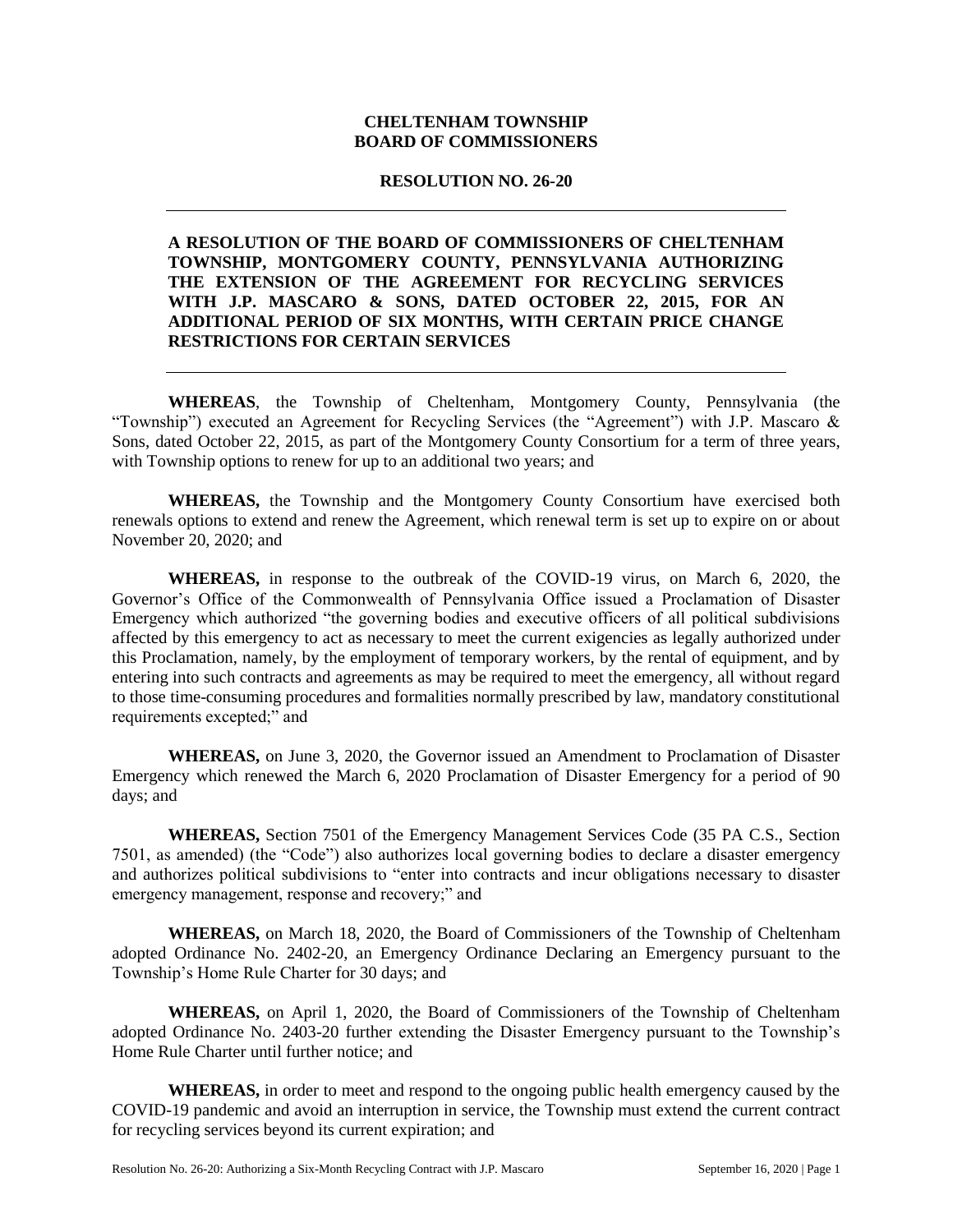**NOW, THEREFORE, BE IT RESOLVED,** by the Board of Commissioners of Cheltenham Township that the Township of Cheltenham is hereby authorized to enter into an Amendment to the Agreement for Recycling Services with J.P. Mascaro & Sons, dated October 22, 2015, in order to extend the term of that Agreement for an additional six month period, subject to certain changes in terms regarding index price rates, as shown on attached Exhibit "A."

**RESOLVED** by the Board of Commissioners of Cheltenham Township meeting held by webconference on the **19th** day of **September 2020**.

## **ATTEST: TOWNSHIP OF CHELTENHAM BOARD OF COMMISSIONERS**

**Robert Zienkowski Daniel B. Norris**, *President Township Manager and Secretary* 

 $By: SpanialB graph$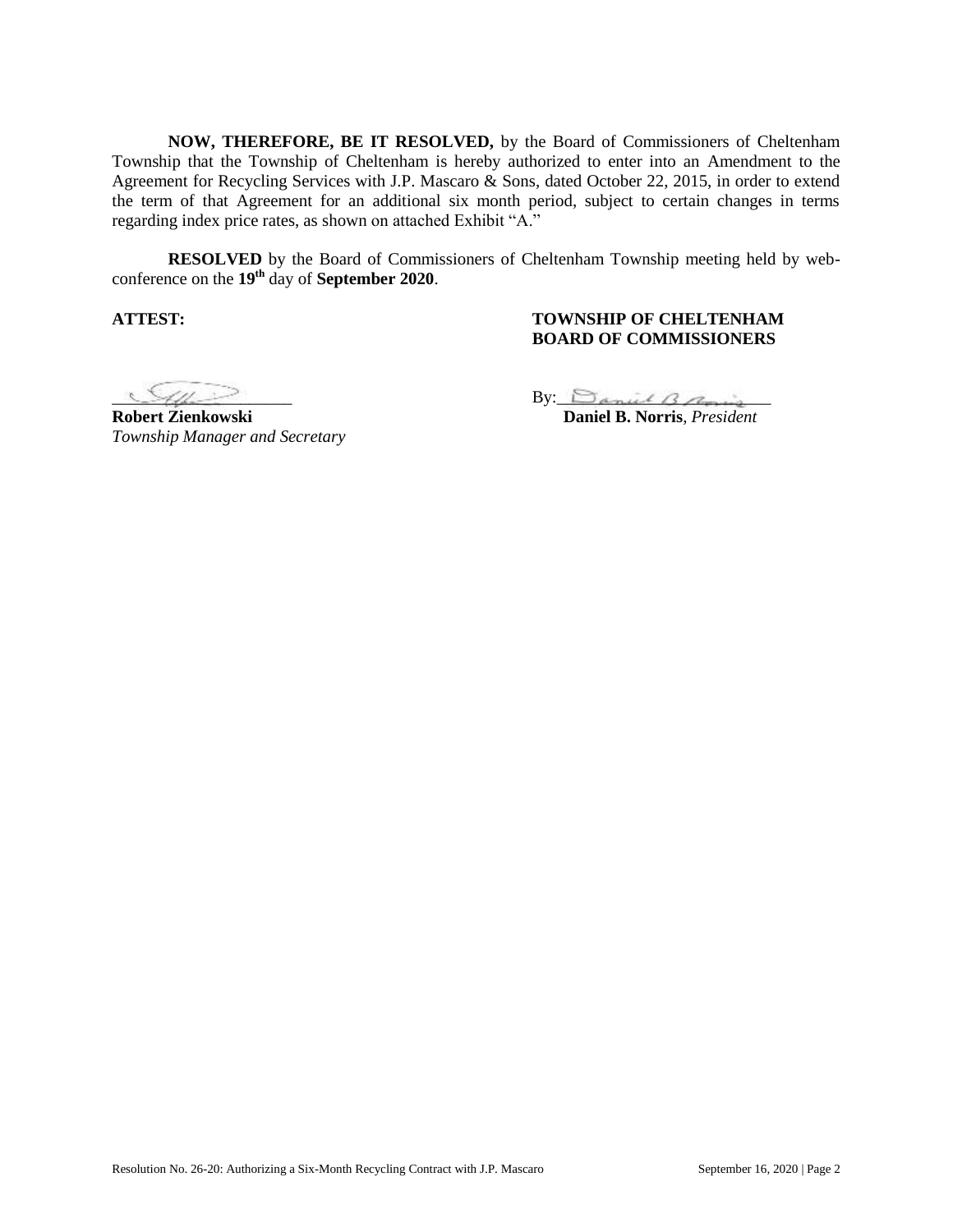## **TOWNSHIP OF CHELTENHAM MONTGOMERY COUNTY, PENNSYLVANIA**

**RESOLUTION NO. 27-20** 

## **A RESOLUTION OF THE BOARD OF COMMISSIONERS OF CHELTENHAM TOWNSHIP, MONTGOMERY COUNTY, PENNSYLVANIA AUTHORIZING THE TOWNSHIP MANAGER TO SIGN AND SUBMIT AN "APPLICATION FOR TRAFFIC SIGNAL APPROVAL" (PENNDOT FORM TE-160) TO UPGRADE THE INTERSECTION OF EASTON ROAD AND WAVERLY ROAD AS PART OF THE WAWA LAND DEVELOPMENT PROJECT**

**WHEREAS,** the Goodman Properties has agreed to undertake a project to realign the intersection of Easton Road and Waverly Road in Glenside as part of its land development project to construct a new Wawa store at this location; and

**WHEREAS**, the proposed improvements include: realigning the west leg of Waverly Road, removing the northbound and southbound left turn phases, removing the bank driveway from the signal, adding mast arms on the northwest and southeast corners of the intersection, replacing the mast arm on the southwest corner, adding stop bar detection, adding APS pushbuttons, upgrading ADA curb ramps, upgrading pedestrian signals to countdown handman timers; and

**WHEREAS**, the Pennsylvania Department of Transportation requires submission of an Application for Traffic Signal Approval (PennDOT Form TE-160) prior to installation or modification of any traffic signal.

**NOW, THEREFORE, BE IT RESOLVED** by the authority of the Board of Commissioners of the Township of Cheltenham, Montgomery County, Commonwealth of Pennsylvania, that the Township Manager of Cheltenham Township is authorized and directed to submit the attached Application for Traffic Signal Approval to the Pennsylvania Department of Transportation and to sign this Application on behalf of Cheltenham Township.

**IN WITNESS WHEREOF,** the Board of Commissioners of the Township of Cheltenham, County of Montgomery, Commonwealth of Pennsylvania, has adopted and enacted this Resolution at its public meeting held at Curtis Hall, 1250 West Church Road, Wyncote, Pennsylvania 19095, under my hand and the seal of the Township of Cheltenham, this 16<sup>th</sup> day of September, 2020 in the year of the Township of Cheltenham the one hundred and twenty-first.

## **ATTEST: TOWNSHIP OF CHELTENHAM BOARD OF COMMISSIONERS**

**Robert A. Zienkowski Daniel B. Norris**, *President Township Manager and Secretary* 

 $By:  $\Box$  anul  $\Box$  point$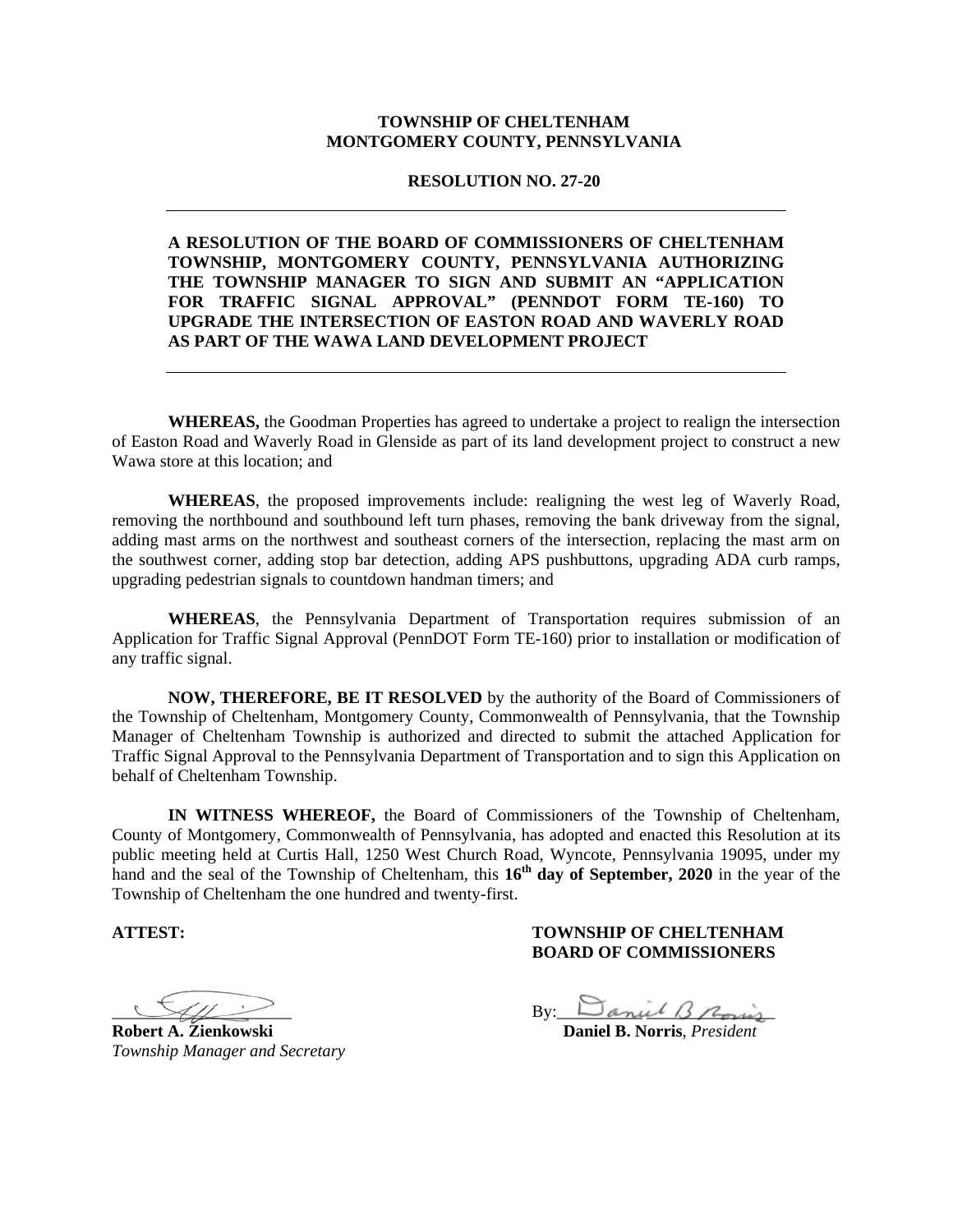# **Application for Traffic Signal Approval**

Crash Analysis

Г

Г

Traffic Signal Study

Please Type or Print all information in Blue or Black Ink



Sheet 1 of 5 **DEPARTMENT USE ONLY**

Engineering District :

County :

Department Tracking # :

Initial Submission Date :

| A - Applicant's (Municipal) Contact Information                                                                                    |                                                             |                                                                                                                               |  |  |
|------------------------------------------------------------------------------------------------------------------------------------|-------------------------------------------------------------|-------------------------------------------------------------------------------------------------------------------------------|--|--|
| Municipal Contact's Name: Terry-Fedorchak Robert Zienkowski                                                                        |                                                             | Title: Interim Township Manager                                                                                               |  |  |
| Municipal Name: Cheltenham Township                                                                                                |                                                             |                                                                                                                               |  |  |
| Municipal Address: 8230 Old York Road, Elkins Park, PA 19027                                                                       |                                                             |                                                                                                                               |  |  |
| Municipal Phone Number: 215-887-6200                                                                                               |                                                             | <b>Alternative Phone Number:</b>                                                                                              |  |  |
| E-mail Address: ::tfedorchak@cheltenham-township.org rzienkowski@chelteham-township.org                                            |                                                             |                                                                                                                               |  |  |
| Municipal Hours of Operation : Mon-Fri, 8:00 AM-4:30 PM                                                                            |                                                             |                                                                                                                               |  |  |
|                                                                                                                                    |                                                             |                                                                                                                               |  |  |
| <b>B</b> - Application Description                                                                                                 |                                                             |                                                                                                                               |  |  |
| Location (intersection) : Easton Road & Waverly Road                                                                               |                                                             |                                                                                                                               |  |  |
|                                                                                                                                    |                                                             |                                                                                                                               |  |  |
| <b>NEW Traffic Signal</b><br><b>Traffic Control Device is:</b>                                                                     | <b>EXISTING Traffic Signal</b><br>IX                        | (Permit Number): 64-0993                                                                                                      |  |  |
| Type of Device (select one) $\overline{\mathbf{X}}$                                                                                | <b>Traffic Control Signal</b><br>(MUTCD Section 4D, 4E, 4G) | <b>Flashing Beacon</b><br><b>School Warning System</b><br>(MUTCD Section 4L)<br>(MUTCD Section 7B)                            |  |  |
| Other:                                                                                                                             |                                                             |                                                                                                                               |  |  |
| Is Traffic Signal part of a system? : $ \overline{X} $ YES<br>If YES, provide locations of all signalized intersections in system. | NO.                                                         | System Number (if applicable) : 1-0167                                                                                        |  |  |
| Easton Road from Cedarwood Plaza to Mount Carmel Avenue.                                                                           |                                                             |                                                                                                                               |  |  |
|                                                                                                                                    |                                                             |                                                                                                                               |  |  |
| <b>Explain the proposed improvements:</b>                                                                                          |                                                             |                                                                                                                               |  |  |
|                                                                                                                                    |                                                             | Realign west leg of Waverly Road; remove NB & SB left turn phases; remove bank driveway from signal; add mast arms on NW & SE |  |  |
| pedestrian signals to countdown hand/man timers.                                                                                   |                                                             | corners; Replace mast arm on SW corner; add stop bar radar detection; add APS pushbuttons; upgrade ADA curb ramps; upgrade    |  |  |
| Associated with Highway Occupancy Permit (HOP)?:                                                                                   | YES  X                                                      | If YES, HOP Application #:<br>NO.                                                                                             |  |  |
|                                                                                                                                    |                                                             |                                                                                                                               |  |  |
| <b>C</b> - Maintenance and Operation Information                                                                                   |                                                             |                                                                                                                               |  |  |
| Maintenance and Operations are typically performed by? :                                                                           |                                                             |                                                                                                                               |  |  |
| <b>Municipal Personnel</b>                                                                                                         | <b>Municipal Contractor</b>                                 | Municipal Personnel & Contractor                                                                                              |  |  |
| Other: Montgomery County Consortium of Communities Technicians<br>$\mathsf{X}$                                                     |                                                             |                                                                                                                               |  |  |
|                                                                                                                                    |                                                             |                                                                                                                               |  |  |
| <b>Maintenance and Operations Contact Name: Michael Fleming</b>                                                                    |                                                             | Company/Organization: Cheltenham Township                                                                                     |  |  |
| Phone #: 215-887-1000                                                                                                              | <b>Alternative Phone #:</b>                                 | E-mail: mfleming@cheltenham-township                                                                                          |  |  |
| <b>D</b> - Attachments Listing                                                                                                     |                                                             |                                                                                                                               |  |  |
| Municipal Resolution (required)<br>$ \overline{\mathsf{x}} $                                                                       | <b>Location Map</b>                                         | Traffic Volumes / Pedestrian Volumes                                                                                          |  |  |
| Letter of Financial Commitment                                                                                                     | Photographs                                                 | <b>Turn Lane Analysis</b>                                                                                                     |  |  |
| <b>Traffic Signal Permit</b>                                                                                                       | <b>Straight Line Diagram</b>                                | <b>Turn Restriction Studies</b>                                                                                               |  |  |
| <b>Warrant Analysis</b>                                                                                                            | Capacity Analysis                                           | Other:                                                                                                                        |  |  |

Condition Diagram

 $\Box$ 

 $\Box$ 

Traffic Impact Study (TIS)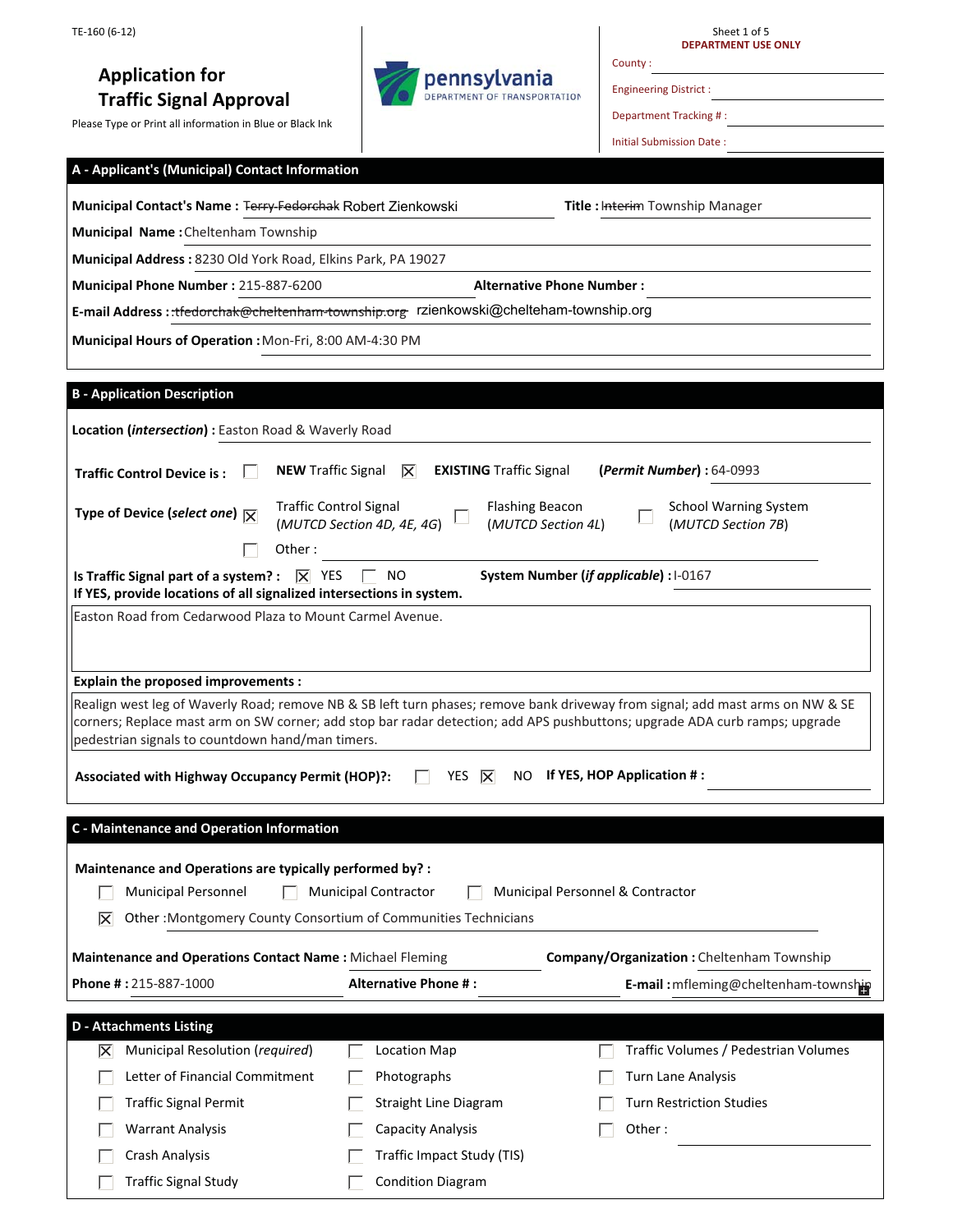# **Application for Traffic Signal Approval**

Please Type or Print all information in Blue or Black Ink

#### **E - Applicant (Municipal) Certification**

pennsylvania **DEPARTMENT OF TRANSPORTATION** 

Engineering District :

Sheet 2 of 5 **DEPARTMENT USE ONLY**

Department Tracking # :

Initial Submission Date :

The applicant desires to own, operate, and maintain the traffic control device in the location indicated above; and the Vehicle Code requires the approval of the Department of Transportation ("Department") before any traffic signals may be legally erected or modified. A signed Application for Traffic Signal Approval (TE-160) must be submitted in conformance with the instructions provided by the Department, and a Traffic Signal Permit must be issued, before any work can begin.

If the Department approves a traffic signal after a traffic engineering study and engineering judgment indicates the need, the traffic signal shall be installed, owned, operated, and maintained within the parameters indicated in the Vehicle Code and the Department's regulations relating to traffic signs, signals, and markings. The Department may direct appropriate alterations to the design or operation (including, but not limited to, hours of operation) of the traffic signal, or require removal of the traffic signal, if traffic conditions or other considerations necessitate alteration or removal.

All items associated with the traffic control device (geometric features, signs, signals, pavement markings, pedestrian accommodations, and other traffic control device associated items) are the applicant's responsibility. The Traffic Signal Permit will then document all of the items associated with operation of each traffic control device. The applicant, at its sole expense, shall provide the necessary inspection, maintenance, and operation activities in conformance with the Department's Publication 191 or as otherwise agreed to by the Department. The applicant shall perform the preventative and responsive maintenance requirements and recordkeeping in accordance with the exhibits specified below. If the applicant fails to provide the required inspection, maintenance, or operation services within thirty (30) days of receipt of written notice from the Department, the Department shall have the right to perform the required inspection, maintenance, or operation services in the applicant's stead and the applicant shall reimburse the Department for all costs incurred. Federal- and/or state-aid participation may be withheld on all future projects if the applicant fails to demonstrate to the Department the ability to provide all required maintenance and operation services. The applicant certifies that it has funds available and committed for the operation and maintenance of the traffic control device and that it will make available sufficient funds for all required future inspection, maintenance, and operation activities.

The applicant shall indemnify, save harmless and, defend (if requested) the Commonwealth of Pennsylvania, its agents, representatives, and employees from and against any damages recoverable under the Sovereign Immunity Act, 42 Pa. C.S. §§ 8521-8528, up to the limitations on damages under said law, arising out of any personal injury or damage to property which is finally determined by a court to be caused by or result from acts or omissions of the applicant and for which a court has held applicant, its officials, or employees to be liable. This provision shall not be construed to limit the applicant in asserting any rights or defenses. Additionally, the applicant shall include in any contracts into which it enters for maintenance, operation, or inspection of the traffic control device this same obligation to indemnify the Commonwealth and its officers, agents, and employees; and it shall require its contractor(s) to provide public liability insurance coverage, naming the Commonwealth and the applicant as additional insureds for bodily injury, including death and property damage, in the minimum amounts of \$500,000 per person, \$1,000,000 per occurrence, it being the intention of parties to have the contractor fully insure and indemnify the Commonwealth and the applicant.

The applicant shall comply with the study and ordinance requirements of 75 Pa. C.S. § 6109. The applicant submits this application with the intention of being legally bound.

Neither this application nor any Traffic Signal Permit creates any rights or obligations with respect to parties other than the applicant and the Department. Third parties may not rely upon any representations made by either the applicant or the Department in connection with the submission or approval of this application or any work permitted or approved that is related to this application, as regards either payment of funds or performance of any particular item of maintenance precisely as specified.

The applicant agrees to comply with the attached Exhibits:

- · Exhibit "A": Preventative and Response Maintenance Requirements (Sheet 3 of 5 )
- · Exhibit "B": Recordkeeping (Sheet 4 of 5 )
- · Exhibit "C": Signal Maintenance Organization (Sheet 5 of 5 )

| <b>Printed Municipal Contact Name:</b> | Date:                         |  |  |
|----------------------------------------|-------------------------------|--|--|
| Signed By:                             | <b>Witness or Attest:</b>     |  |  |
| Title of Signatory:                    | Title of Witness or Attester: |  |  |

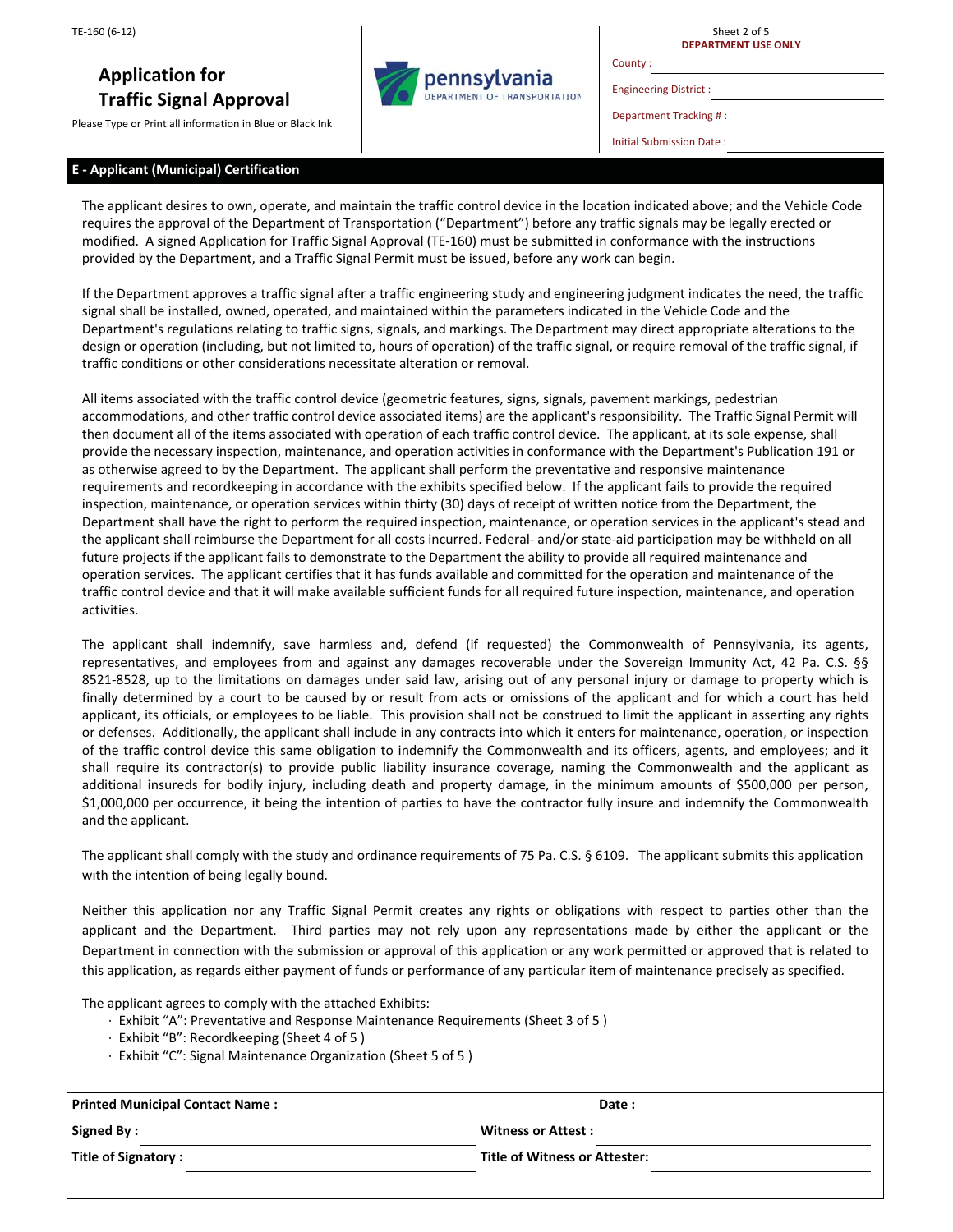## **Exhibit "A":**

**Preventative and Response Maintenance Requirements** 



Sheet 3 of 5 **DEPARTMENT USE ONLY**

Engineering District :

County :

Department Tracking # :

Initial Submission Date :

## **Preventive Maintenance**

The APPLICANT or its contractor will provide preventive maintenance for each individual component of the traffic signal installation covered by this application at intervals not less than those indicated in the Preventive Maintenance Summary, PA DOT Publication 191, current version. This is the recommended level of maintenance to keep the intersection control equipment and signals in mechanically, structurally and aesthetically good condition.

#### **Response Maintenance**

The APPLICANT or its contractor will provide response maintenance in accordance with the provisions of the Response Maintenance Schedule. It encompasses the work necessary to restore a traffic signal system to proper and safe operation. Includes Emergency Repair and Final Repair.

#### **FINAL REPAIR:**

Repair or replace failed equipment to restore system to proper and safe operation in accordance with permit within a 24-hour period.

#### **EMERGENCY REPAIR:**

Use alternative means or mode to temporarily restore system to safe operation within a 24-hour period. Final repair must then be completed within 30 days unless prohibited by weather conditions or availability of equipment.

#### **Response Maintenance Schedule**

## **KNOCKDOWNS**

Support - Mast arm Support - Strain pole Span wire/tether wire Pedestal Cabinet Signal heads

## **EQUIPMENT FAILURE**

Lamp burnout (veh. & ped.) Local controller Master controller Detector sensor - Loop - Magnetometer - Sonic - Magnetic - Pushbutton Detector amplifier Conflict monitor Flasher Time clock Load switch/relay Coordination unit Communication interface, mode Signal cable Traffic Signal Communications Traffic Signal Systems

#### **TYPE OF REPAIR PERMITTED**

Emergency or Final Emergency of Final Final Only Emergency or Final Emergency of Final Final Only

Final Only Emergency or Final Emergency or Final

Emergency or Final Emergency or Final Emergency or Final Emergency or Final Emergency or Final Emergency or Final Final Only Final Only Emergency or Final Final Only Emergency or Final Emergency or Final Final Only Final Only Final Only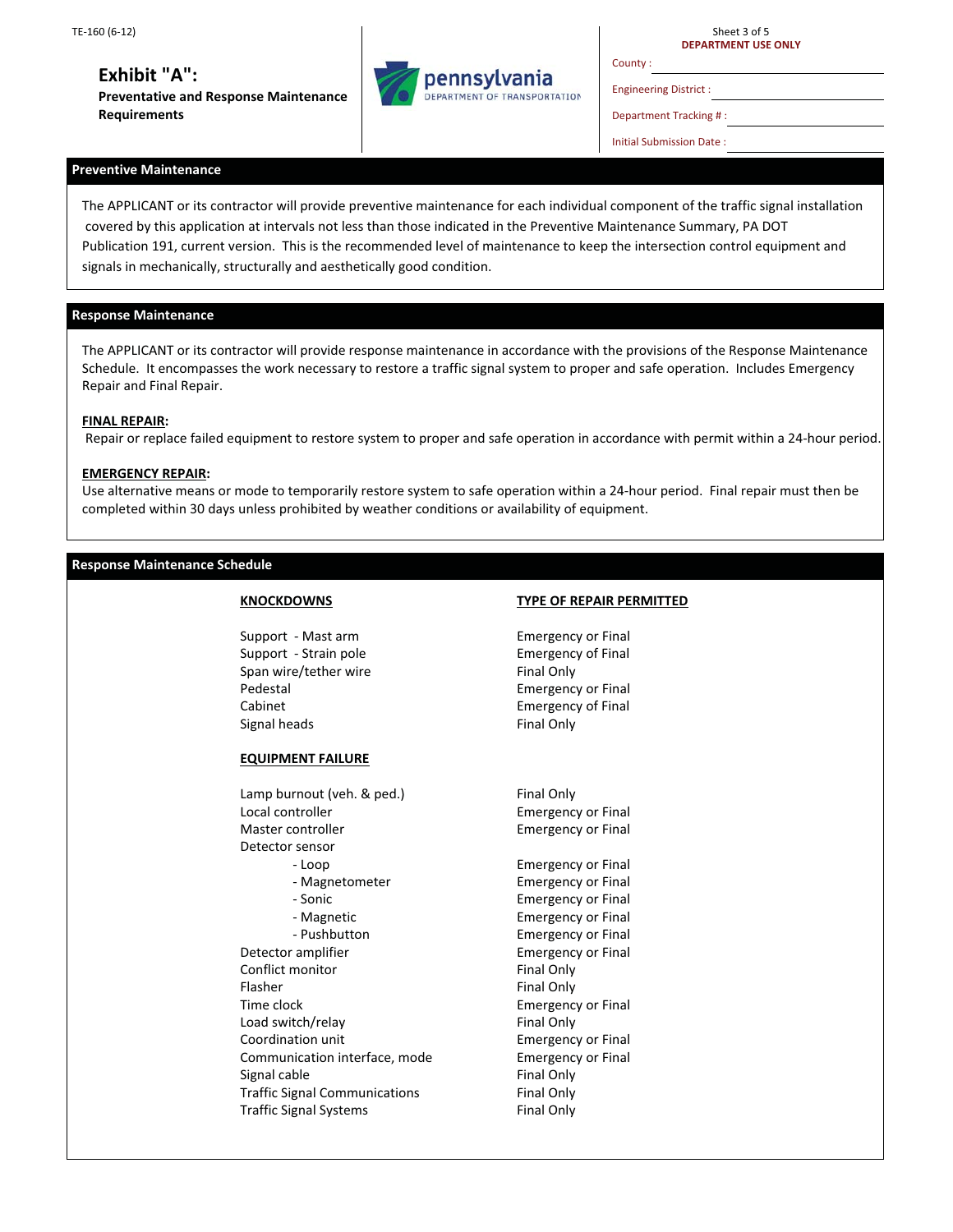**Exhibit "B": Recordkeeping** 



Sheet 4 of 5 **DEPARTMENT USE ONLY**

Engineering District :

County :

Department Tracking # :

Initial Submission Date :

## **Recordkeeping**

Accurate and up-to-date recordkeeping is an essential component of a good traffic signal maintenance program. In recognition of this fact, the APPLICANT must prepare, retain, and make available to the COMMONWEALTH, on request, a record of all preventive and response maintenance activities performed on the traffic signal equipment covered by this application.

The APPLICANT shall establish a separate file for each installation and keep its records in the municipal building, signal maintenance shop, or other weather-protected enclosure.

At a minimum, the following records will be kept by the APPLICANT or its contractor for each traffic signal. These forms can be found in Section 10.0, Maintenance Record Forms, PA DOT Publication 191, current version.

#### FORM 1 - Master Intersection Record

This form, which lists all maintenance functions performed at the intersection, should be updated within one day of the activity but no more than one week later.

#### FORM 2 - Response Maintenance Record

Each time response maintenance is required at the intersection, this form is to be completed. Once the pertinent information is transferred to the master intersection record, this form is to be placed in the intersection file.

#### FORM 3 - Preventive Maintenance Record

This form will be used to provide a record of the preventive maintenance activities performed at each intersection. The date, the activities performed, and the signature of the person in charge of the work must be recorded in the form.

This form may be kept at the intersection, if it is adequately protected from the weather. Form 1 must be updated at the central file, however, to reflect the date and activity.